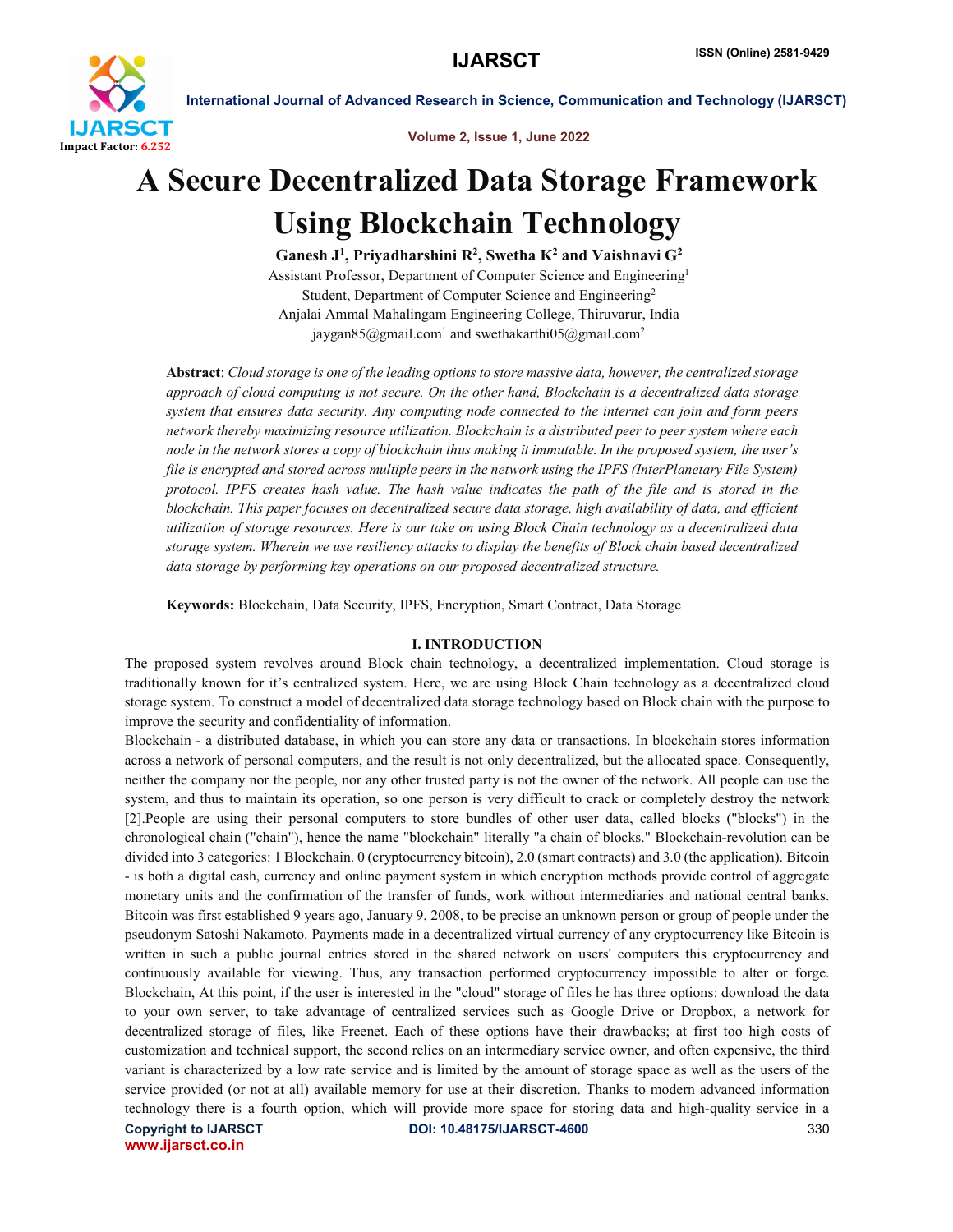

# Volume 2, Issue 1, June 2022

decentralized environment. This work is intended to prove the hypothesis that the option for data storage is the most secure. It is assumed that the data store based on technology blockchain invulnerable to attempts to disclosure of confidential information, as all data is protected using cryptographic techniques. Cryptographic encryption algorithms ensure high security of data against attempts of forgery or alteration of their content.

Another undoubted advantage of decentralized storage in terms of security is the fact that the data is spread to be divided into parts of the network and encrypted on the client side by cryptographic algorithms. Consequently, data all users are distributed across the network in an encrypted form in multiple copies in the safe from hacking free-space computer hard drives of people around the world. This paper includes a study of such a distributed data store, wherein the data storage is performed by entering into a contract between intelligent network nodes. Users in such a decentralized environment fall into two categories: host, renting storage space, and user-farmer, providing space of their own hard drive. For the provision of free farmer node receives the award from host-tenant as cryptocurrency.

# II. MODELING AND ANALYSIS

# Metamask

MetaMask is a software cryptocurrency wallet used to interact with the Ethereum blockchain. It allows users to access their Ethereum wallet through a browser extension or mobile app, which can then be used to interact with decentralized applications. MetaMask is developed by ConsenSys Software Inc., a blockchain software company focusing on Ethereum-based tools and infrastructure. MetaMask allows users to store and manage account keys, broadcast transactions, send and receive Ethereum-based cryptocurrencies and tokens, and securely connect to decentralized applications through a compatible web browser or the mobile app's built-in browser

# Ethereum Network

It is an open-source, public blockchain based distributed computing platform. Ethereum uses smart contracts where one can add business logic to make decentralized applications as per the business requirements. Ethereum is a decentralized blockchain platform that establishes a peer-to-peer network that securely executes and verifies application code, called smart contracts. Smart contracts allow participants to transact with each other without a trusted central authority. Ether (ETH or Ξ) is the native cryptocurrency of the platform.

# Peers

A blockchain network is comprised primarily of a set of peer nodes (or, simply, peers). Peers are a fundamental element of the network because they host ledgers and smart contracts. These are the users of the system who have pledged to rent their free storage for another user's to store files. Peers can be created, started, stopped, reconfigured, and even deleted. They expose a set of APIs that enable administrators and applications to interact with the services that they provide

# AES

Advance Encryption Standard (AES) is a symmetric key algorithm that supports block length of 128 bit and can have a key size of 128, 192, and 256 bits. The AES Encryption algorithm (also known as the Rijndael algorithm) is a symmetric block cipher algorithm with a block/chunk size of 128 bits. It converts these individual blocks using keys of 128, 192, and 256 bits. Once it encrypts these blocks, it joins them together to form the ciphertext. It is based on a substitutionpermutation network, also known as an SP network. It consists of a series of linked operations, including replacing inputs with specific outputs (substitutions) and others involving bit shuffling (permutations).

# IPFS protocol

IPFS is an open-source peer to peer file transfer protocol. it is a protocol and peer-to-peer network for storing and sharing data in a distributed file system. IPFS seeks to create a permanent and distributed web. It does this by using a contentaddressed system instead of HTTP's location-based system. Instead of using an location address, IPFS uses a representation of the content itself to address the content. IPFS uses content-addressing to uniquely identify each file in a global namespace connecting all computing devices.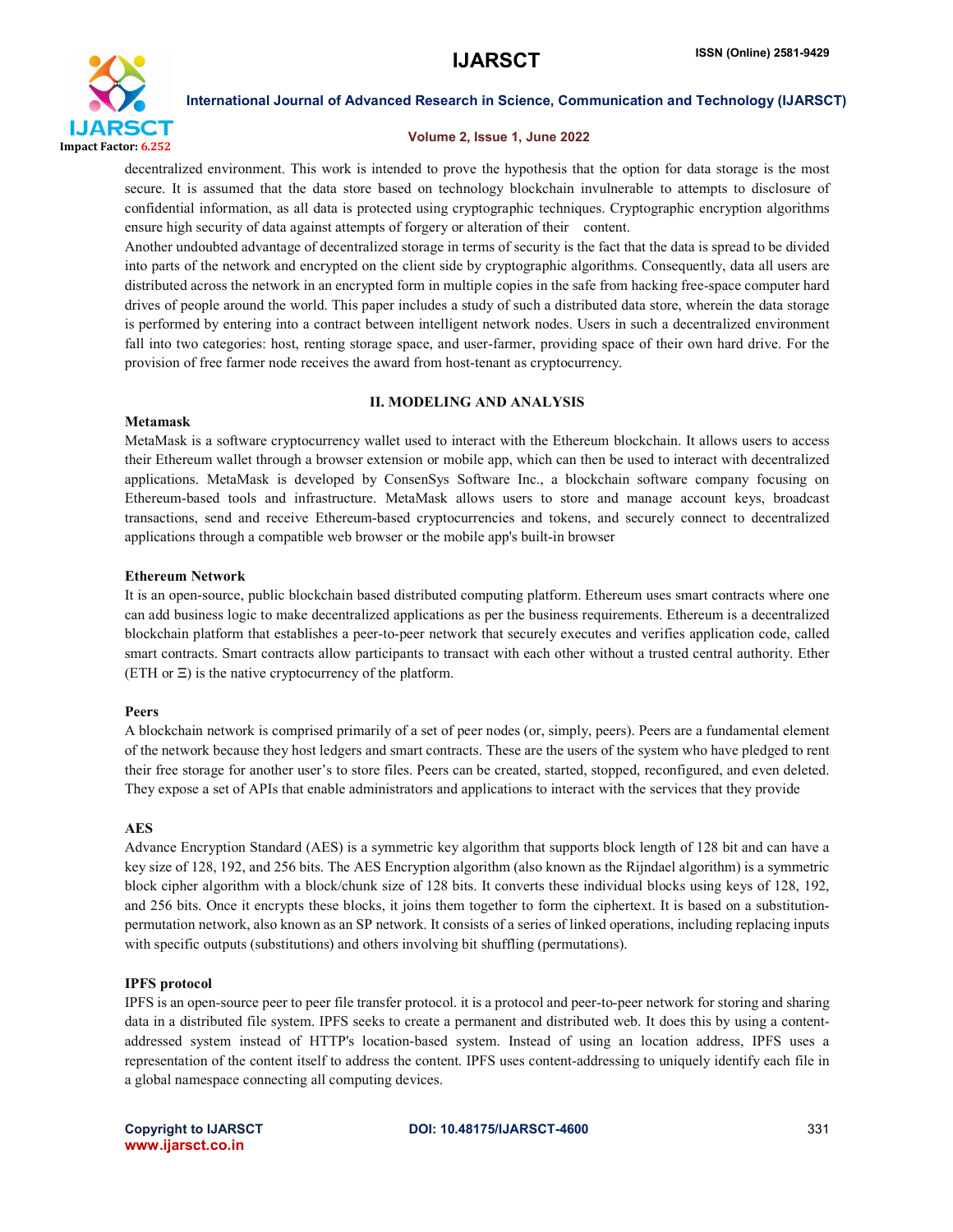

## Volume 2, Issue 1, June 2022

# **III. METHODOLOGY**

The user first creates an account on the metamask. The user's account address and wallet balance are fetched in the app through web3.js from the metamask. Users select the file to upload through file picker. System checks for the number of available peers. Further, the AES algorithm uses the user's wallet address as a key and encrypts the uploaded file. A payment dialogue seeks for the user's confirmation. On confirming the payment, the user's file is stored across available peers using IPFS protocol. IPFS then returns a hash value consisting of the path of the file. This path is then mapped with the user's address using a smart contract and gets stored securely in the blockchain. To achieve high availability and reliability of data, the uploaded data is replicated on three peers. For better performance system blacklists peers every time they are unavailable for data retrieval. The proposed system works in four modules shown in fig



## A. Uploading of File

User uploads file using the file picker. The system checks the file size and ensures storage availability in the network. The file is uploaded when enough storage is available. Then system performs step B. Users are notified to try again when enough storage is unavailable.

# B. Encryption of File

The uploaded file is encrypted using AES 256 bit algorithm. The encryption key is generated using the user's wallet address and randomly generated salt value. This encryption key along with an IV is used to encrypt user's data. This maintains the confidentiality of the user's data.

# C. Storing of File Across Multiple Peers

The encrypted file is then divided into blocks of 64KB and sends to different peers across the network with the help of the IPFS protocol. The proposed system uses a private IPFS network to allow registered peers to store the file in the network. The file block is replicated on multiple peer's storages for high availability using the IPFS cluster.

## D. Storing of File Across Multiple Peers

IPFS returns a hash value which indicates the path of the file. The hash value along with metadata is mapped with the user's wallet address and is stored in the blockchain using a smart contract. Smart contracts are like agreement and are used to eradicate the need for a third party. They control the transaction between nodes or assets between parties under certain conditions. This is lines of code stored on a blockchain network and are automatically executed when predetermined terms and conditions are met. In our proposed system preconditions for the smart contract to execute are: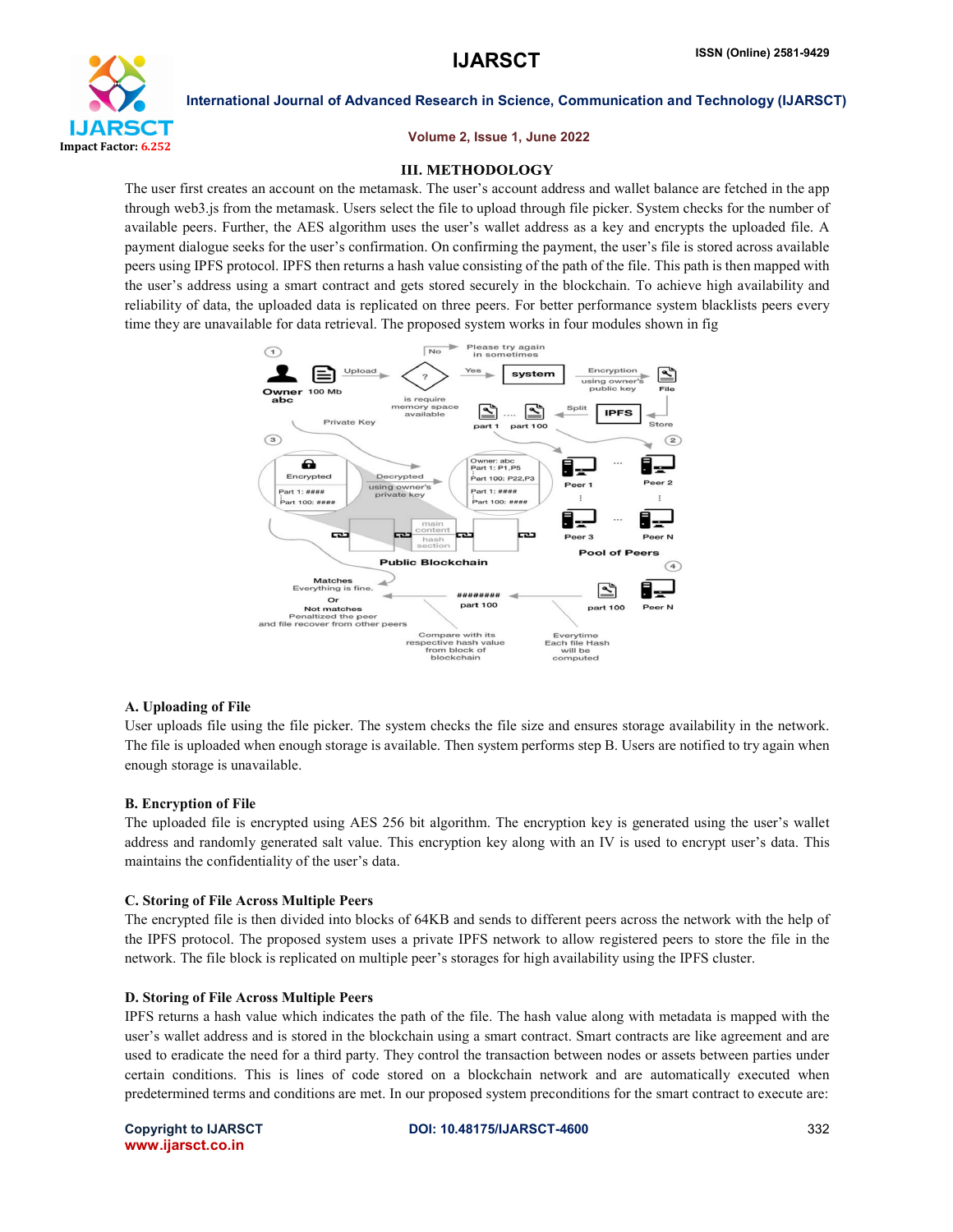

# Volume 2, Issue 1, June 2022

1) Enough Space is available in the network to store files.

2) The user has sufficient wallet balance to pay the peers

Smart Contract to store file details stores all the files details in the structure named File Details and maps this structure with the user's address. It consists of two functions, one to add a new file and another to get the details of the uploaded file.

# E. Paying the peers for file storage

Once the file is stored across peers, total cryptocurrency is calculated and is deducted from the user's wallet. This cryptocurrency is first transmitted to the smart contract from the user's wallet. With the smart contract, this amount is distributed to the peers who have stored the user's file. Smart Contract to transfer payment to peers consists of two methods depositFund() and withdraw(). Users can transfer the payment to peers via a smart contract. The user has to first deposit funds into the smart contract using depositFund() function. This payment is then transferred to peers via smart contract by withdraw() function.



# **IV. SYSTEM ARCHIETECTURE**

# **V. RESULT**

# A. Designed System

To access the system, users first sign up on metamask and login with the registered credentials. Successful login takes users to the home screen for selecting the file to upload. System checks for storage availability based on selected file size. The selected file is encrypted using AES 256 bit algorithm when sufficient storage is available. The system will compute the total cost of storing the file. Once the cost is the calculated system will check if the user's wallet balance is more than the calculated cost. If the user has sufficient balance then he/she is prompt to pay the cryptocurrency to store the file. After a successful payment file is split into blocks and store across peers using IPFS protocol and the corresponding hash value is stored in the blockchain. Once the file is successfully uploaded IPFS returns a hash value indicating the path of the file. This will be mapped with the user's wallet address and will be stored in the blockchain with the help of a smart contract.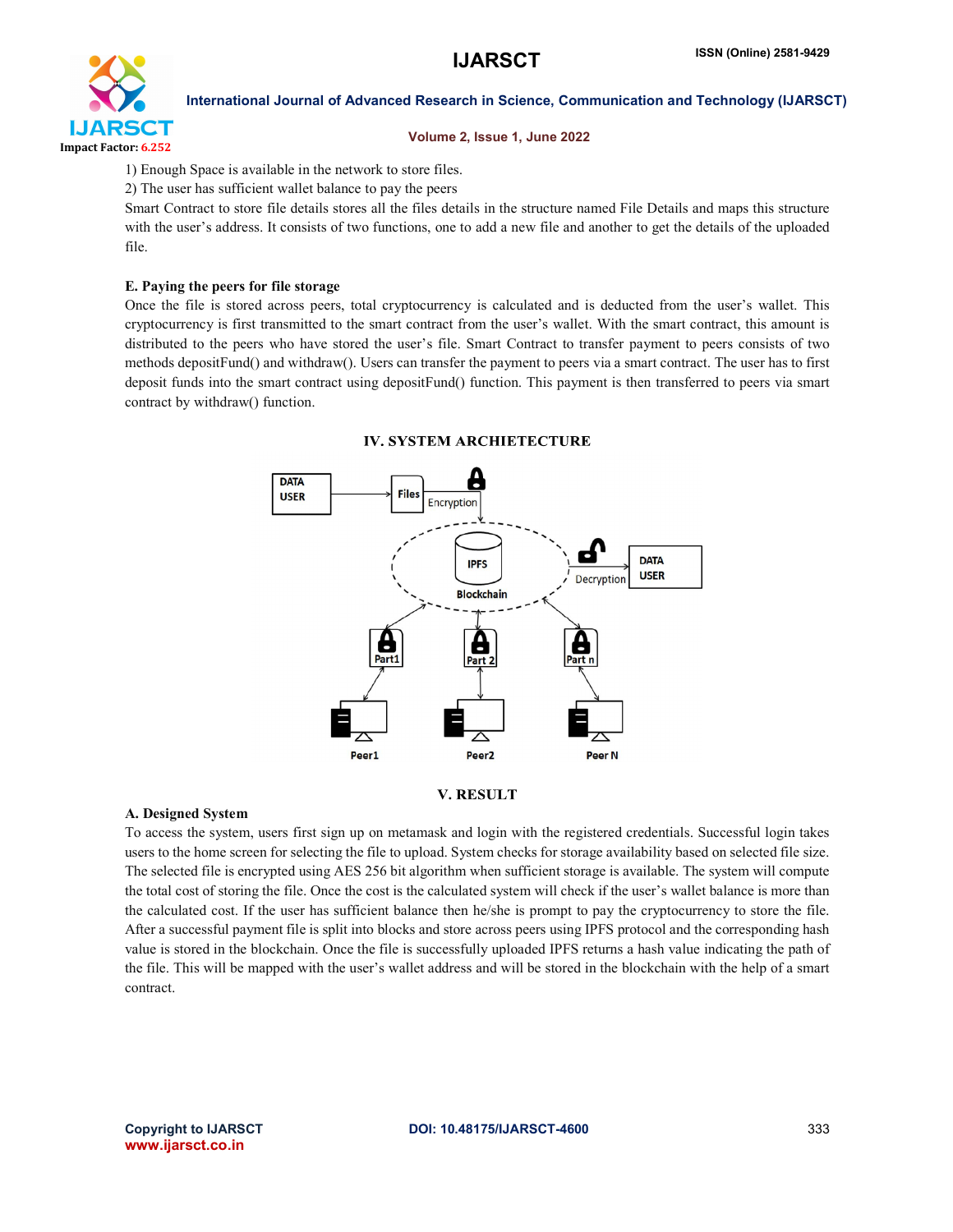# YТ Impact Factor: 6.252

International Journal of Advanced Research in Science, Communication and Technology (IJARSCT)

# Volume 2, Issue 1, June 2022



The time required to upload 2.5mb file concerning the number of peers

# B. Downloading the file from network

First of all select the file from IPFS then enter the hash key to decrypt the file. All the parts get merged from network (peers).AES key is used to decrypt the file, which gives original file as an output.

# C. Sharing the file from network

First of all select the file from IPFS then enter the hash key to decrypt the file. All the parts get merged from network (peers).AES key is used to decrypt the file, which gives original file as an output. Then share the decrypted file to other user.

# VI .CONCLUSION

The proposed system enhances the security of data by encrypting and distributing the data across multiple peers in the system. Implemented system uses the AES 256bit encryption algorithm to encrypt the data ensuring the confidentiality of the user's data. Encrypted data is then distributed and stored across peers in the network using the IPFS protocol. Our system not only solves the privacy and security concerns of centralized cloud storage but also provides a medium for the peer to rent their under utilized storage and earn cryptocurrency in return thereby, maximizing the storage resource

www.ijarsct.co.in